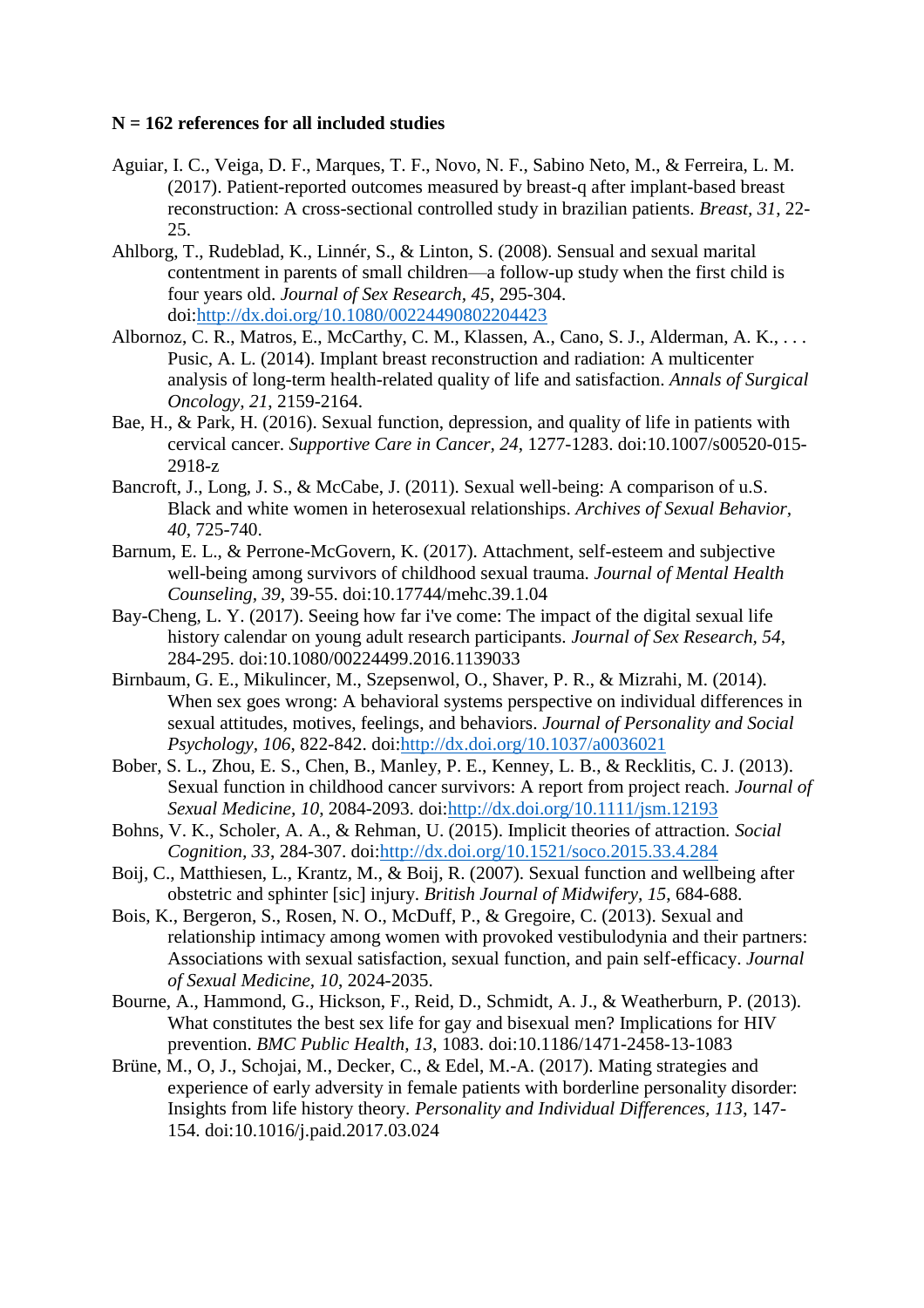- Brunell, A. B., & Webster, G. D. (2013). Self-determination and sexual experience in dating relationships. *Personality and Social Psychology Bulletin, 39*, 970-987. doi[:http://dx.doi.org/10.1177/0146167213485442](http://dx.doi.org/10.1177/0146167213485442)
- Bugnicourt, J. M., Hamy, O., Canaple, S., Lamy, C., & Legrand, C. (2014). Impaired sexual activity in young ischaemic stroke patients: An observational study. *European Journal of Neurology, 21*, 140-146. doi[:http://dx.doi.org/10.1111/ene.12277](http://dx.doi.org/10.1111/ene.12277)
- Buncamper, M. E., Honselaar, J. S., Bouman, M. B., Ozer, M., Kreukels, B. P., & Mullender, M. G. (2015). Aesthetic and functional outcomes of neovaginoplasty using penile skin in male-to-female transsexuals. *Journal of Sexual Medicine, 12*, 1626-1634.
- Burri, A., Schweitzer, R., & O'Brien, J. (2014). Correlates of female sexual functioning: Adult attachment and differentiation of self. *Journal of Sexual Medicine, 11*, 2188- 2195. doi[:http://dx.doi.org/10.1111/jsm.12561](http://dx.doi.org/10.1111/jsm.12561)
- Campos, S. M., Berlin, S., Matulonis, U. A., Muto, M. G., Pereira, L., Mosquera, M. M., & Horowitz, N. (2012). Young women diagnosed with early-stage ovarian cancer or borderline malignancy of the ovary: A focus on fertility and sexual function. *Journal of Psychosocial Oncology, 30*, 387-401.
- Chen, B., & Song, H. (2016). Management of breast deformity after removal of injectable polyacrylamide hydrogel: Retrospective study of 200 cases for 7 years. *Aesthetic Plastic Surgery, 40*, 482-491.
- Cheng, C., & Pickler, R. H. (2009). Effects of stress and social support on postpartum health of Chinese mothers in the United States. *Research in Nursing & Health, 32*, 582-591. doi:10.1002/nur.20356
- Contreras, D., Lillo, S., & Vera-Villarroel, P. (2016). Subjective sexual well-being in Chilean adults: Evaluation of a predictive model. *Journal of Sex & Marital Therapy, 42*, 338- 352. doi:10.1080/0092623X.2015.1053018
- Coriddi, M., Angelos, T., Nadeau, M., Bennett, M., & Taylor, A. (2013). Analysis of satisfaction and well-being in the short follow-up from breast augmentation using the breast-q, a validated survey instrument. *Aesthetic Surgery Journal, 33*, 245-251.
- Crump, L., & Byers, S. (2017). Sexual well-being of sexual minority women in dating relationships who have experienced childhood sexual abuse and/or adolescent and adult sexual victimization. *Canadian Journal of Human Sexuality, 26*, 163-173. doi:10.3138/cjhs.262-a4
- Curran, S., Brotto, L. A., Fisher, H., Knudson, G., & Cohen, T. (2010). The activ study: Acupuncture treatment in provoked vestibulodynia. *Journal of Sexual Medicine, 7*, 981-995. doi[:http://dx.doi.org/10.1111/j.1743-6109.2009.01582.x](http://dx.doi.org/10.1111/j.1743-6109.2009.01582.x)
- Davies, M. C., Liao, L. M., Wilcox, D. T., Woodhouse, C. R., & Creighton, S. M. (2010). Anorectal malformations: What happens in adulthood? *BJU International, 106*, 398- 404.
- Davis, S., Papalia, M., Norman, R. J., O'Neill, S., Redelman, M., Williamson, M., . . . Humberstone, A. (2008). Safety and efficacy of a testosterone metered-dose transdermal spray for treating decreased sexual satisfaction in premenopausal women: A randomized trial. *Annals of Internal Medicine, 148*, 569-577.
- Davis, S. R., Bitzer, J., Giraldi, A., Palacios, S., Parke, S., Serrani, M., . . . Nappi, R. E. (2013). Change to either a nonandrogenic or androgenic progestin‐containing oral contraceptive preparation is associated with improved sexual function in women with oral contraceptive‐associated sexual dysfunction. *Journal of Sexual Medicine, 10*, 3069-3079. doi[:http://dx.doi.org/10.1111/jsm.12310](http://dx.doi.org/10.1111/jsm.12310)
- de Jong, D. C., & Reis, H. T. (2015). We do it best: Commitment and positive construals of sex. *Journal of Social and Clinical Psychology, 34*, 181-202. doi[:http://dx.doi.org/10.1521/jscp.2015.34.3.181](http://dx.doi.org/10.1521/jscp.2015.34.3.181)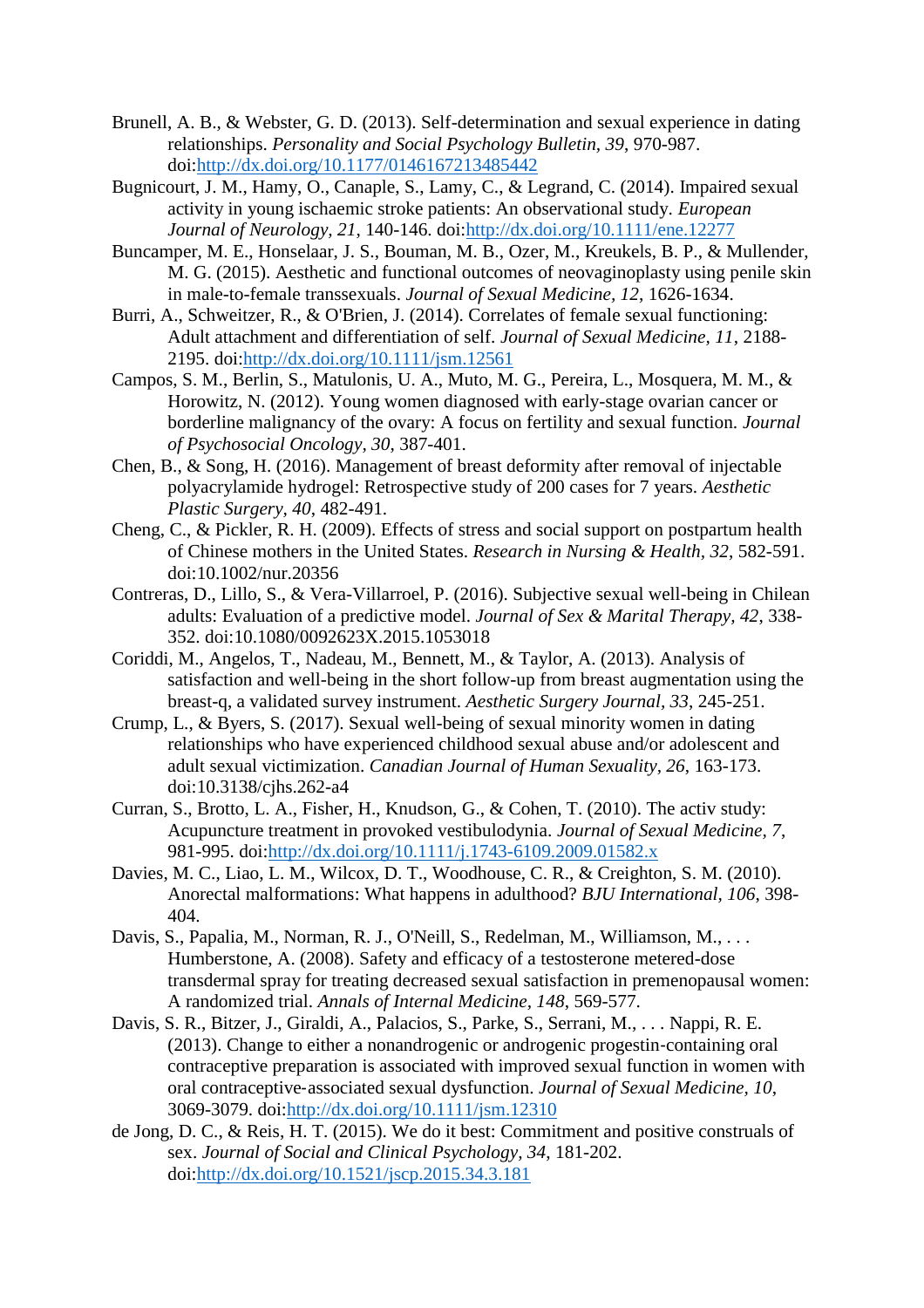- de Visser, R. O., Rissel, C. E., Richters, J., & Smith, A. M. (2007). The impact of sexual coercion on psychological, physical, and sexual well-being in a representative sample of Australian women. *Archives of Sexual Behavior, 36*, 676-686. doi:10.1007/s10508- 006-9129-0
- Domic, D. I., & Philaretou, A. G. (2007). The social construction of inter-ethnic marriages in the Greek Cypriot (GC) republic of cyprus: An ethnographic investigation of GC male marriages to Eastern European (EE) females. *Sexuality & Culture: An Interdisciplinary Quarterly, 11*, 11-31. doi:10.1007/s12119-007-9009-3
- Donaldson, R. L., & Meana, M. (2011). Early dyspareunia experience in young women: Confusion, consequences, and help-seeking barriers. *Journal of Sexual Medicine, 8*, 814-823.
- Dudzinska, B., Leubner, J., Ventz, M., & Quinkler, M. (2014). Sexual well-being in adult male patients with congenital adrenal hyperplasia. *International Journal of Endocrinology, 2014*, 469289. doi:10.1155/2014/469289
- Duncan, S., Talbot, A., Sheldrick, R., & Caswell, H. (2009). Erectile function, sexual desire, and psychological well-being in men with epilepsy. *Epilepsy & Behavior, 15*, 351- 357. doi[:http://dx.doi.org/10.1016/j.yebeh.2009.04.028](http://dx.doi.org/10.1016/j.yebeh.2009.04.028)
- Dunkley, C. R., Goldsmith, K. M., & Gorzalka, B. B. (2015). The potential role of mindfulness in protecting against sexual insecurities. *Canadian Journal of Human Sexuality, 24*, 92-103. doi:10.3138/cjhs.242-A7
- Erenel, A. Ş., & Kılınc, F. N. (2013). Does obesity increase sexual dysfunction in women? *Sexuality and Disability, 31*, 53-62. doi[:http://dx.doi.org/10.1007/s11195-012-9274-4](http://dx.doi.org/10.1007/s11195-012-9274-4)
- Ferris, J. A., Richters, J., Pitts, M. K., Shelley, J. M., Simpson, J. M., Ryall, R., & Smith, A. M. A. (2010). Circumcision in Australia: Further evidence on its effects on sexual health and wellbeing. *Australian & New Zealand Journal of Public Health, 34*, 160- 164. doi:10.1111/j.1753-6405.2010.00501.x
- Fitz, C. C., & Zucker, A. N. (2014). Feminist with benefits: College women's feminist beliefs buffer sexual well-being amid hostile (not benevolent) sexism. *Psychology of Women Quarterly, 38*, 7-19. doi:10.1177/0361684313504736
- Fitz, C. C., & Zucker, A. N. (2015). Everyday exposure to benevolent sexism and condom use among college women. *Women & Health, 55*, 245-262. doi[:http://dx.doi.org/10.1080/03630242.2014.996721](http://dx.doi.org/10.1080/03630242.2014.996721)
- Fliegner, M., Krupp, K., Brunner, F., Rall, K., Brucker, S. Y., Briken, P., & Richter-Appelt, H. (2014). Sexual life and sexual wellness in individuals with complete androgen insensitivity syndrome (cais) and mayer-rokitansky-kuster-hauser syndrome (mrkhs). *Journal of Sexual Medicine, 11*, 729-742.
- Foster, L. R., & Byers, E. S. (2013). Comparison of the sexual well-being of individuals with and without a herpes and/or human papillomavirus infection diagnosis. *International Journal of Sexual Health, 25*, 148-162. doi:10.1080/19317611.2012.739596
- Foster, L. R., & Byers, E. S. (2016). Predictors of the sexual well-being of individuals diagnosed with herpes and human papillomavirus. *Archives of Sexual Behavior, 45*, 403-414. doi:10.1007/s10508-014-0388-x
- Frost, D. M., McClelland, S. I., & Dettmann, M. (2017). Sexual closeness discrepancies: What they are and why they matter for sexual well-being in romantic relationships. *Archives of Sexual Behavior, 46*, 2353-2364. doi:10.1007/s10508-017-0960-2
- Gerrior, K. G., Watt, M. C., Weaver, A. D., & Gallagher, C. E. (2015). The role of anxiety sensitivity in the sexual functioning of young women. *Sexual & Relationship Therapy, 30*, 351-363. doi:10.1080/14681994.2015.1018885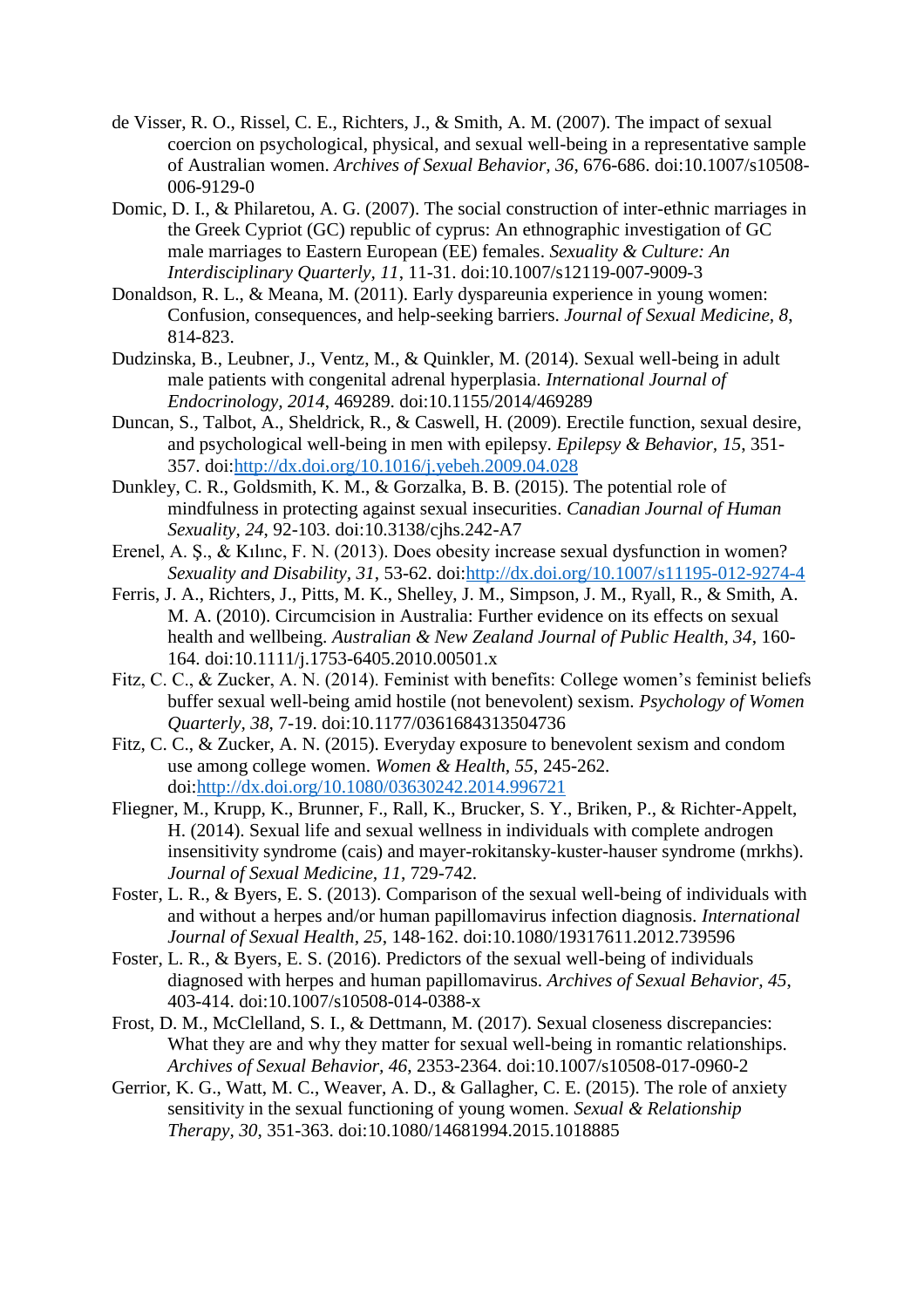- Gil, S. (2007). Body-image, well-being and sexual satisfaction: A comparison between heterosexual and gay men. *Sexual and Relationship Therapy, 22*, 237-244. doi[:http://dx.doi.org/10.1080/14681990600855042](http://dx.doi.org/10.1080/14681990600855042)
- Glenn, S. A., & Byers, E. S. (2009). The roles of situational factors, attributions, and guilt in the well-being of women who have experienced sexual coercion. *Canadian Journal of Human Sexuality, 18*, 201-219.
- Glowacka, M., Rosen, N. O., Vannier, S., & MacLellan, M. C. (2017). Development and validation of the sexual contingent self-worth scale. *Journal of Sex Research, 54*, 117- 129. doi[:http://dx.doi.org/10.1080/00224499.2016.1186587](http://dx.doi.org/10.1080/00224499.2016.1186587)
- Goldey, K. L., Posh, A. R., Bell, S. N., & van Anders, S. M. (2016). Defining pleasure: A focus group study of solitary and partnered sexual pleasure in queer and heterosexual women. *Archives of Sexual Behavior, 45*, 2137-2154.
- Goldin, Y., Cantor, J. B., Tsaousides, T., Spielman, L., & Gordon, W. A. (2014). Sexual functioning and the effect of fatigue in traumatic brain injury. *The Journal of Head Trauma Rehabilitation, 29*, 418-426. doi[:http://dx.doi.org/10.1097/HTR.0b013e31829cf76d](http://dx.doi.org/10.1097/HTR.0b013e31829cf76d)
- Goldsmith, K. M., & Byers, E. S. (2016). Perceived impact of body feedback from romantic partners on young adults' body image and sexual well-being. *Body Image, 17*, 161- 170.
- Gupta, R. N., Wyatt, G. E., Swaminathan, S., Rewari, B. B., Locke, T. F., Ranganath, V., . . . Liu, H. (2008). Correlates of relationship, psychological, and sexual behavioral factors for HIV risk among Indian women. *Cultural Diversity and Ethnic Minority Psychology, 14*, 256-265. doi:10.1037/1099-9809.14.3.256
- Hare, K., Gahagan, J., Jackson, L., & Steenbeek, A. (2014). Perspectives on "pornography": Exploring sexually explicit internet movies' influences on Canadian young adults' holistic sexual health. *Canadian Journal of Human Sexuality, 23*, 148-158. doi[:http://dx.doi.org/10.3138/cjhs.2732](http://dx.doi.org/10.3138/cjhs.2732)
- Hellemans, S., Loeys, T., Buysse, A., & De Smet, O. (2015). Prevalence and impact of intimate partner violence (IPV) among an ethnic minority population. *Journal of Interpersonal Violence, 30*, 3389-3418.
- Henderson, A. W., Lehavot, K., & Simoni, J. M. (2009). Ecological models of sexual satisfaction among lesbian/bisexual and heterosexual women. *Archives of Sexual Behavior, 38*, 50-65. doi[:http://dx.doi.org/10.1007/s10508-008-9384-3](http://dx.doi.org/10.1007/s10508-008-9384-3)
- Herbenick, D., Reece, M., Sanders, S., Dodge, B., Ghassemi, A., & Fortenberry, J. D. (2009). Prevalence and characteristics of vibrator use by women in the united states: Results from a nationally representative study. *Journal of Sexual Medicine, 6*, 1857-1866. doi[:http://dx.doi.org/10.1111/j.1743-6109.2009.01318.x](http://dx.doi.org/10.1111/j.1743-6109.2009.01318.x)
- Hess, M. J., Houg, S., & Tammaro, E. (2007). The experience of four individuals with paraplegia enrolled in an outpatient interdisciplinary sexuality program. *Sexuality and Disability, 25*, 189-195. doi[:http://dx.doi.org/10.1007/s11195-007-9055-7](http://dx.doi.org/10.1007/s11195-007-9055-7)
- Higgins, J. A., Mullinax, M., Trussell, J., Davidson, J. K., Sr., & Moore, N. B. (2011). Sexual satisfaction and sexual health among university students in the United States. *American Journal of Public Health, 101*, 1643-1654.
- Hinchliff, S., Gott, M., & Wylie, K. (2012). A qualitative study of heterosexual women's attempts to renegotiate sexual relationships in the context of severe sexual problems. *Archives of Sexual Behavior, 41*, 1253-1261. doi[:http://dx.doi.org/10.1007/s10508-](http://dx.doi.org/10.1007/s10508-012-9903-0) [012-9903-0](http://dx.doi.org/10.1007/s10508-012-9903-0)
- Holmberg, D., Blair, K. L., & Phillips, M. (2010). Women's sexual satisfaction as a predictor of well-being in same-sex versus mixed-sex relationships. *Journal of Sex Research, 47*, 1-11. doi[:http://dx.doi.org/10.1080/00224490902898710](http://dx.doi.org/10.1080/00224490902898710)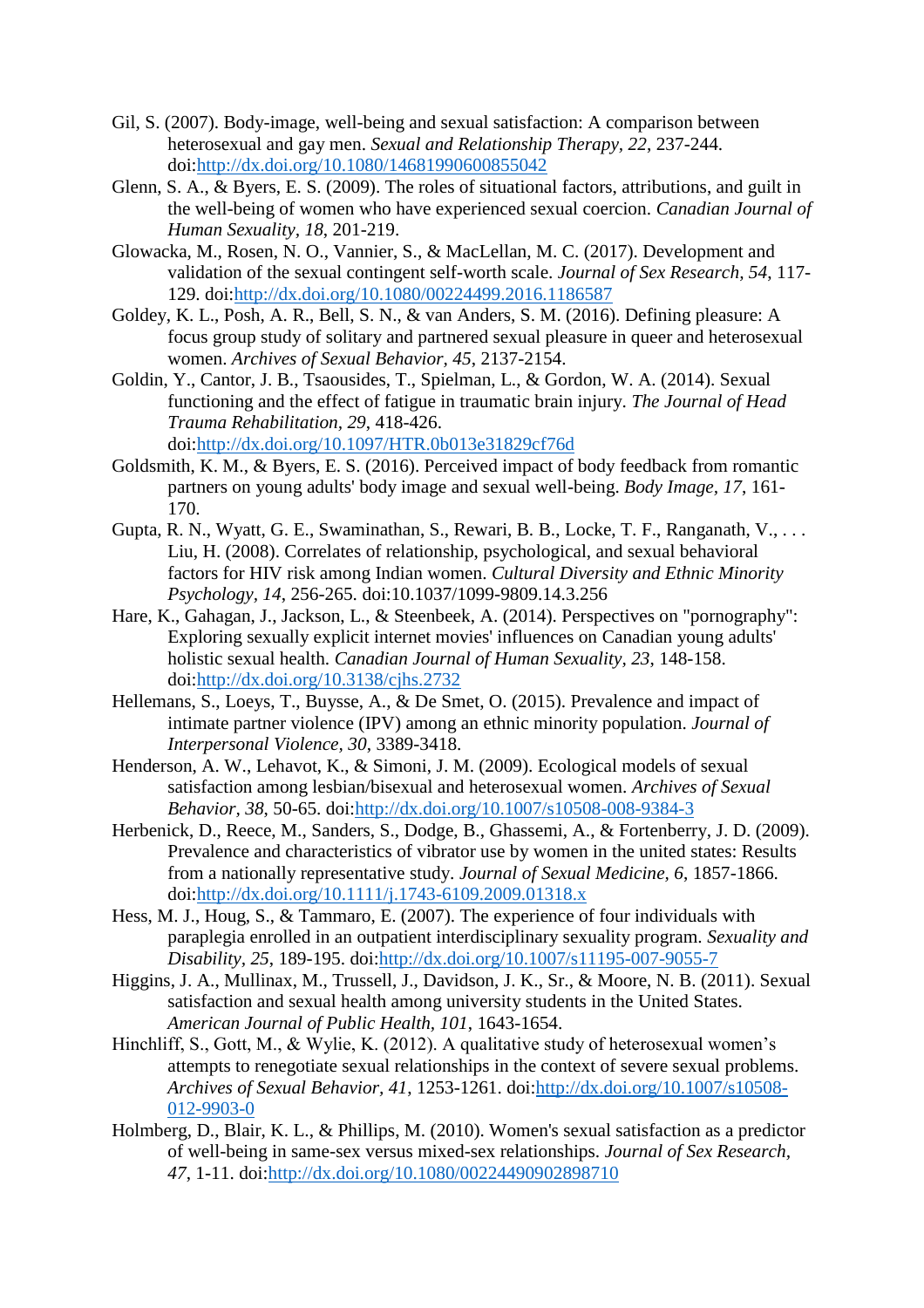- Hough, S., Stone, M. T., & Buse, D. C. (2013). Dating and relationship psychoeducational group for veterans with spinal cord injury/dysfunction: A historical account of an initial clinical course. *Sexuality and Disability, 31*, 337-359. doi[:http://dx.doi.org/10.1007/s11195-013-9330-8](http://dx.doi.org/10.1007/s11195-013-9330-8)
- Iliceto, P., Pompili, M., Candilera, G., Rosafio, I., Erbuto, D., Battuello, M., . . . Girardi, P. (2012). Temperament, insecure attachment, impulsivity, and sexuality in women in jail. *Journal of Forensic Nursing, 8*, 23-29. doi[:http://dx.doi.org/10.1111/j.1939-](http://dx.doi.org/10.1111/j.1939-3938.2011.01127.x) [3938.2011.01127.x](http://dx.doi.org/10.1111/j.1939-3938.2011.01127.x)
- Ismail, S. B., Wan Mohammad, W. M., George, A., Nik Hussain, N. H., Musthapa Kamal, Z. M., & Liske, E. (2012). Randomized clinical trial on the use of physta freeze-dried water extract of eurycoma longifolia for the improvement of quality of life and sexual well-being in men. *Evid Based Complement Alternat Med, 2012*, 429268. doi:10.1155/2012/429268
- Joharchi, H. A., & Clark, M. D. (2014). A glimpse at american deaf women's sexuality. *Psychology, 5*, 1536-1549. doi[:http://dx.doi.org/10.4236/psych.2014.513164](http://dx.doi.org/10.4236/psych.2014.513164)
- Jones, G. L., Hall, J. M., Lashen, H. L., Balen, A. H., & Ledger, W. L. (2011). Health-related quality of life among adolescents with polycystic ovary syndrome. *Journal of Obstetric, Gynecologic & Neonatal Nursing, 40*, 577-588. doi:10.1111/j.1552- 6909.2011.01279.x
- Kadioglu, A., Grohmann, W., Depko, A., Levinson, I. P., Sun, F., & Collins, S. (2008). Quality of erections in men treated with flexible-dose sildenafil for erectile dysfunction: Multicenter trial with a double-blind, randomized, placebo-controlled phase and an open-label phase. *Journal of Sexual Medicine, 5*, 726-734. doi[:http://dx.doi.org/10.1111/j.1743-6109.2007.00701.x](http://dx.doi.org/10.1111/j.1743-6109.2007.00701.x)
- Kaestle, C. E., & Evans, L. M. (2017). Implications of no recent sexual activity, casual sex, or exclusive sex for college women's sexual well-being depend on sexual attitudes. *Journal of American College Health*, 1-9. doi:10.1080/07448481.2017.1369090
- Kedde, H., van de Wiel, H. B., Weijmar Schultz, W. C., & Wijsen, C. (2013). Subjective sexual well-being and sexual behavior in young women with breast cancer. *Supportive Care in Cancer, 21*, 1993-2005.
- Khademi, A., Alleyassin, A., Amini, M., & Ghaemi, M. (2008). Evaluation of sexual dysfunction prevalence in infertile couples. *Journal of Sexual Medicine, 5*, 1402- 1410. doi[:http://dx.doi.org/10.1111/j.1743-6109.2007.00687.x](http://dx.doi.org/10.1111/j.1743-6109.2007.00687.x)
- Kossi, J., Setala, M., Makinen, J., Harkki, P., & Luostarinen, M. (2013). Quality of life and sexual function 1 year after laparoscopic rectosigmoid resection for endometriosis. *Colorectal Disease, 15*, 102-108.
- Kotlarczyk, M. P., Lassila, H. C., O'Neil, C. K., D'Amico, F., Enderby, L. T., Witt‐Enderby, P. A., & Balk, J. L. (2012). Melatonin osteoporosis prevention study (mops): A randomized, double‐blind, placebo‐controlled study examining the effects of melatonin on bone health and quality of life in perimenopausal women. *Journal of Pineal Research: Molecular, Biological, Physiological and Clinical Aspects of Melatonin, 52*, 414-426. doi[:http://dx.doi.org/10.1111/j.1600-079X.2011.00956.x](http://dx.doi.org/10.1111/j.1600-079X.2011.00956.x)
- Lacelle, C., Hebert, M., Lavoie, F., Vitaro, F., & Tremblay, R. E. (2012). Sexual health in women reporting a history of child sexual abuse. *Child Abuse & Neglect, 36*, 247-259. doi:10.1016/j.chiabu.2011.10.011
- Lazaridou, A., & Kalogianni, C. (2013). Mindfulness and sexuality. *Sexual and Relationship Therapy, 28*, 29-38. doi[:http://dx.doi.org/10.1080/14681994.2013.773398](http://dx.doi.org/10.1080/14681994.2013.773398)
- Lee, J. Y., Kim, S. W., Lee, Y. H., Kang, H. J., Kim, S. Y., Bae, K. Y., . . . Yoon, J. S. (2015). Factors associated with self‐rated sexual function in korean patients with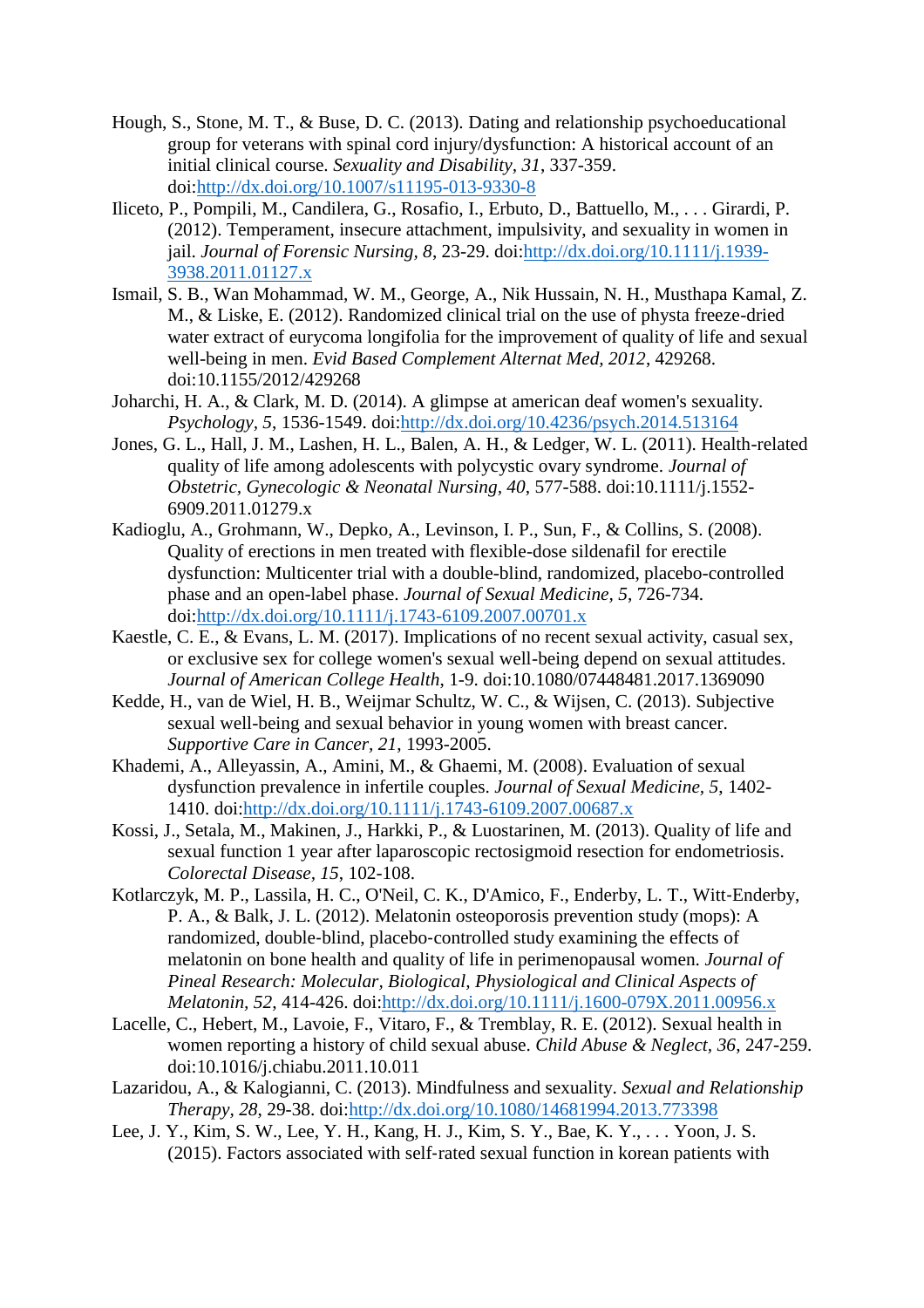schizophrenia receiving risperidone monotherapy. *Human Psychopharmacology: Clinical and Experimental, 30*, 416-424. doi[:http://dx.doi.org/10.1002/hup.2489](http://dx.doi.org/10.1002/hup.2489)

- Leech, T. G., & Dias, J. J. (2012). Risky sexual behavior: A race-specific social consequence of obesity. *Journal of Youth & Adolescence, 41*, 41-52.
- Leeners, B., Kruger, T. H. C., Brody, S., Schmidlin, S., Naegeli, E., & Egli, M. (2013). The quality of sexual experience in women correlates with post‐orgasmic prolactin surges: Results from an experimental prototype study. *Journal of Sexual Medicine, 10*, 1313- 1319. doi[:http://dx.doi.org/10.1111/jsm.12097](http://dx.doi.org/10.1111/jsm.12097)
- Lees, S., Zalwango, F., Andrew, B., Vandepitte, J., Seeley, J., Hayes, R. J., & Francis, S. C. (2014). Understanding motives for intravaginal practices amongst tanzanian and ugandan women at high risk of HIV infection: The embodiment of social and cultural norms and well-being. *Social Science & Medicine, 102*, 165-173. doi:10.1016/j.socscimed.2013.12.005
- Leithner, K., Naderer, A., Hartung, D., Abrahamowicz, C., Alexopoulos, J., Walch, K., ... Hilger, E. (2015). Sexual and psychosocial functioning in women with mrkhs after neovaginoplasty according to wharton-sheares-george: A case control study. *PLoS ONE [Electronic Resource], 10*, e0124604.
- Lemieux, A. J., Bergeron, S., Steben, M., & Lambert, B. (2013). Do romantic partners' responses to entry dyspareunia affect women's experience of pain? The roles of catastrophizing and self‐efficacy. *Journal of Sexual Medicine, 10*, 2274-2284. doi[:http://dx.doi.org/10.1111/jsm.12252](http://dx.doi.org/10.1111/jsm.12252)
- Lemieux, S. R., & Byers, E. S. (2008). The sexual well-being of women who have experienced child sexual abuse. *Psychology of Women Quarterly, 32*, 126-144. doi:10.1111/j.1471-6402.2008.00418.x
- Liao, L. M., Conway, G. S., Ismail-Pratt, I., Bikoo, M., & Creighton, S. M. (2011). Emotional and sexual wellness and quality of life in women with Rokitansky Syndrome. *American Journal of Obstetrics & Gynecology, 205*, 117.e111-116.
- Loaring, J. M., Larkin, M., Shaw, R., & Flowers, P. (2015). Renegotiating sexual intimacy in the context of altered embodiment: The experiences of women with breast cancer and their male partners following mastectomy and reconstruction. *Health Psychology, 34*, 426-436. doi[:http://dx.doi.org/10.1037/hea0000195](http://dx.doi.org/10.1037/hea0000195)
- Lorenz, T. K., Harte, C. B., & Meston, C. M. (2015). Changes in autonomic nervous system activity are associated with changes in sexual function in women with a history of childhood sexual abuse. *Journal of Sexual Medicine, 12*, 1545-1554. doi:10.1111/jsm.12908
- Luo, Y., Parish, W. L., & Laumann, E. O. (2008). A population-based study of childhood sexual contact in China: Prevalence and long-term consequences. *Child Abuse & Neglect, 32*, 721-731. doi:10.1016/j.chiabu.2007.10.005
- Mastro, S., & Zimmer-Gembeck, M. J. (2015). Let's talk openly about sex: Sexual communication, self-esteem and efficacy as correlates of sexual well-being. *European Journal of Developmental Psychology, 12*, 579-598. doi:10.1080/17405629.2015.1054373
- McClelland, S. I. (2011). Who is the "self" in self reports of sexual satisfaction? Research and policy implications. *Sexuality Research & Social Policy: A Journal of the NSRC, 8*, 304-320. doi[:http://dx.doi.org/10.1007/s13178-011-0067-9](http://dx.doi.org/10.1007/s13178-011-0067-9)
- McGuire, J. K., & Barber, B. L. (2010). A person-centered approach to the multifaceted nature of young adult sexual behavior. *Journal of Sex Research, 47*, 301-313. doi[:http://dx.doi.org/10.1080/00224490903062266](http://dx.doi.org/10.1080/00224490903062266)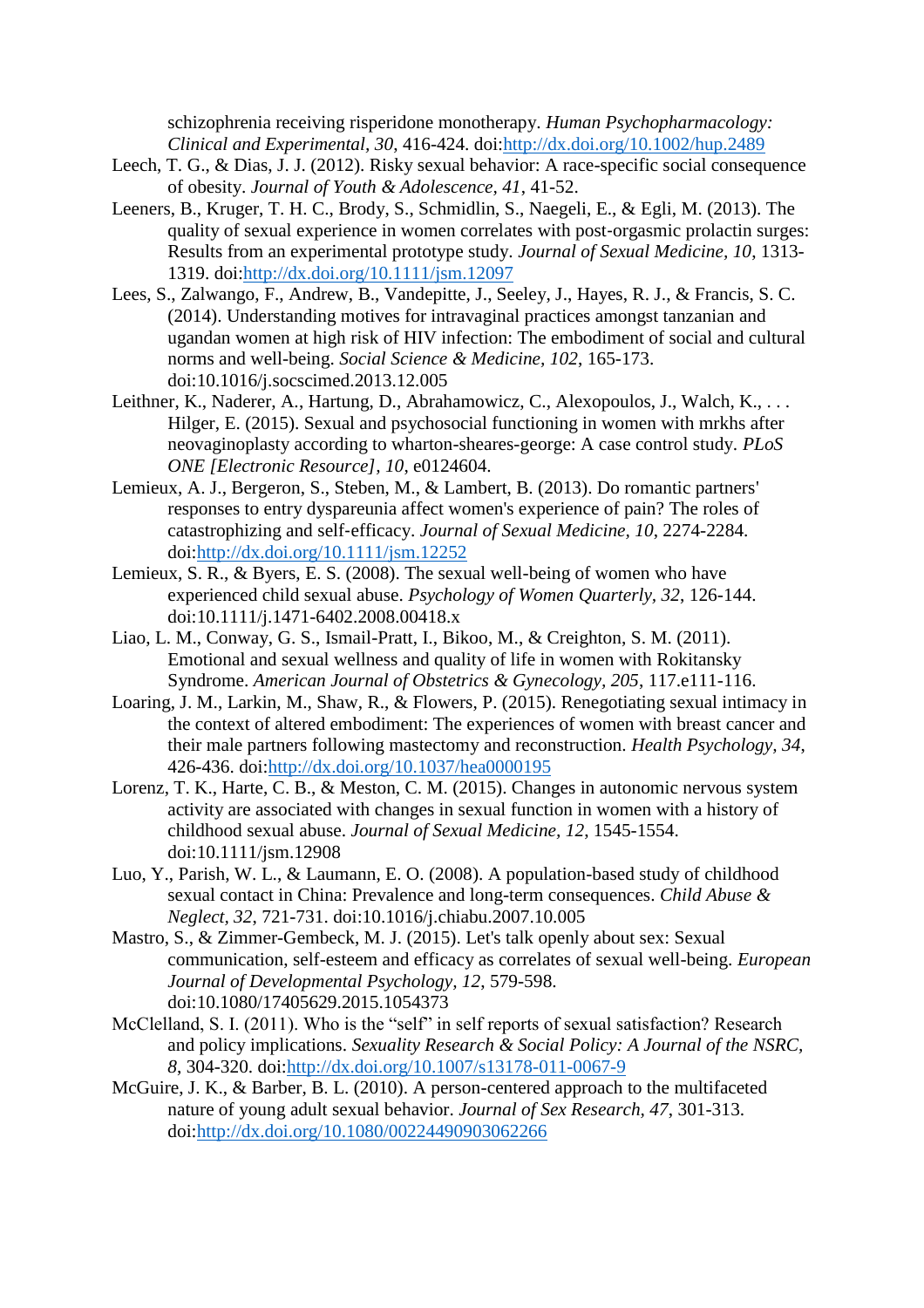- Meana, M., & Lykins, A. (2009). Negative affect and somatically focused anxiety in young women reporting pain with intercourse. *Journal of Sex Research, 46*, 80-88. doi[:http://dx.doi.org/10.1080/00224490802624422](http://dx.doi.org/10.1080/00224490802624422)
- Menger, L. M., Kaufman, M. R., Harman, J. J., Tsang, S. W., & Shrestha, D. K. (2015). Unveiling the silence: Women's sexual health and experiences in Nepal. *Culture, Health & Sexuality, 17*, 359-373. doi:10.1080/13691058.2014.937462
- Merghati-Khoei, E., Maasoumi, R., Rahdari, F., Bayat, A., Hajmirzaei, S., Lotfi, S., . . . Atoof, F. (2015). Psychometric properties of the sexual adjustment questionnaire (saq) in the Iranian population with spinal cord injury. *Spinal Cord, 53*, 807-810.
- Merghati-Khoei, E., Solhi, M., Nedjat, S., Taghdisi, M. H., Zadeh, D. S., Taket, A. R., . . . Zarei, F. (2014). How a divorcee's sexual life is socially constructed and understood in the Iranian culture. *Journal of Divorce & Remarriage, 55*, 335-347. doi:10.1080/10502556.2014.921968
- Mitchell, K. R., Geary, R., Graham, C., Clifton, S., Mercer, C. H., Lewis, R., . . . Wellings, K. (2016). Sexual function in 16- to 21-year-olds in Britain. *Journal of Adolescent Health, 59*, 422-428. doi:10.1016/j.jadohealth.2016.05.017
- Mitchell, S., & Hall, V. P. (2009). Women's initial experience of abnormal papanicolaou smear. *Journal of Holistic Nursing, 27*, 93-102.
- Mohammed, G. F., & Hassan, H. (2014). Validity and reliability of the Arabic version of the female genital self-image scale. *Journal of Sexual Medicine, 11*, 1193-1200. doi:10.1111/jsm.12494
- Montanari, G., Di Donato, N., Benfenati, A., Giovanardi, G., Zannoni, L., Vicenzi, C., . . . Seracchioli, R. (2013). Women with deep infiltrating endometriosis: Sexual satisfaction, desire, orgasm, and pelvic problem interference with sex. *Journal of Sexual Medicine, 10*, 1559-1566. doi[:http://dx.doi.org/10.1111/jsm.12133](http://dx.doi.org/10.1111/jsm.12133)
- Morelli, L., Perutelli, A., Palmeri, M., Guadagni, S., Mariniello, M. D., Di Franco, G., . . . Mosca, F. (2016). Robot-assisted surgery for the radical treatment of deep infiltrating endometriosis with colorectal involvement: Short- and mid-term surgical and functional outcomes. *International Journal of Colorectal Disease, 31*, 643-652.
- Muise, A., Bergeron, S., Impett, E. A., & Rosen, N. O. (2017). The costs and benefits of sexual communal motivation for couples coping with vulvodynia. *Health Psychology, 36*, 819-827. doi[:http://dx.doi.org/10.1037/hea0000470](http://dx.doi.org/10.1037/hea0000470)
- Muise, A., Preyde, M., Maitland, S. B., & Milhausen, R. R. (2010). Sexual identity and sexual well-being in female heterosexual university students. *Archives of Sexual Behavior, 39*, 915-925. doi:10.1007/s10508-009-9492-8
- Nappi, R. E., & Nijland, E. A. (2008). Women's perception of sexuality around the menopause: Outcomes of a european telephone survey. *European Journal of Obstetrics, Gynecology, & Reproductive Biology, 137*, 10-16.
- Newcombe, B. C., & Weaver, A. D. (2016). Mindfulness, cognitive distraction, and sexual well-being in women. *Canadian Journal of Human Sexuality, 25*, 99-108. doi[:http://dx.doi.org/10.3138/cjhs.252-A3](http://dx.doi.org/10.3138/cjhs.252-A3)
- Nunnink, S. E., Fink, D. S., & Baker, D. G. (2012). The impact of sexual functioning problems on mental well-being in U.S. Veterans from the operation enduring freedom and operation Iraqi freedom (oef/oif) conflicts. *International Journal of Sexual Health, 24*, 14-25. doi[:http://dx.doi.org/10.1080/19317611.2011.639441](http://dx.doi.org/10.1080/19317611.2011.639441)
- Orri, M., Abraham, L., & Giraldi, A. (2013). A phase 2a multicenter, double‐blind, placebo‐ controlled, crossover trial to investigate the efficacy, safety, and toleration of cp-866,087 (a high‐affinity mu‐opioid receptor antagonist) in premenopausal women diagnosed with female sexual arousal disorder (fsad). *Journal of Sexual Medicine, 10*, 2484-2496.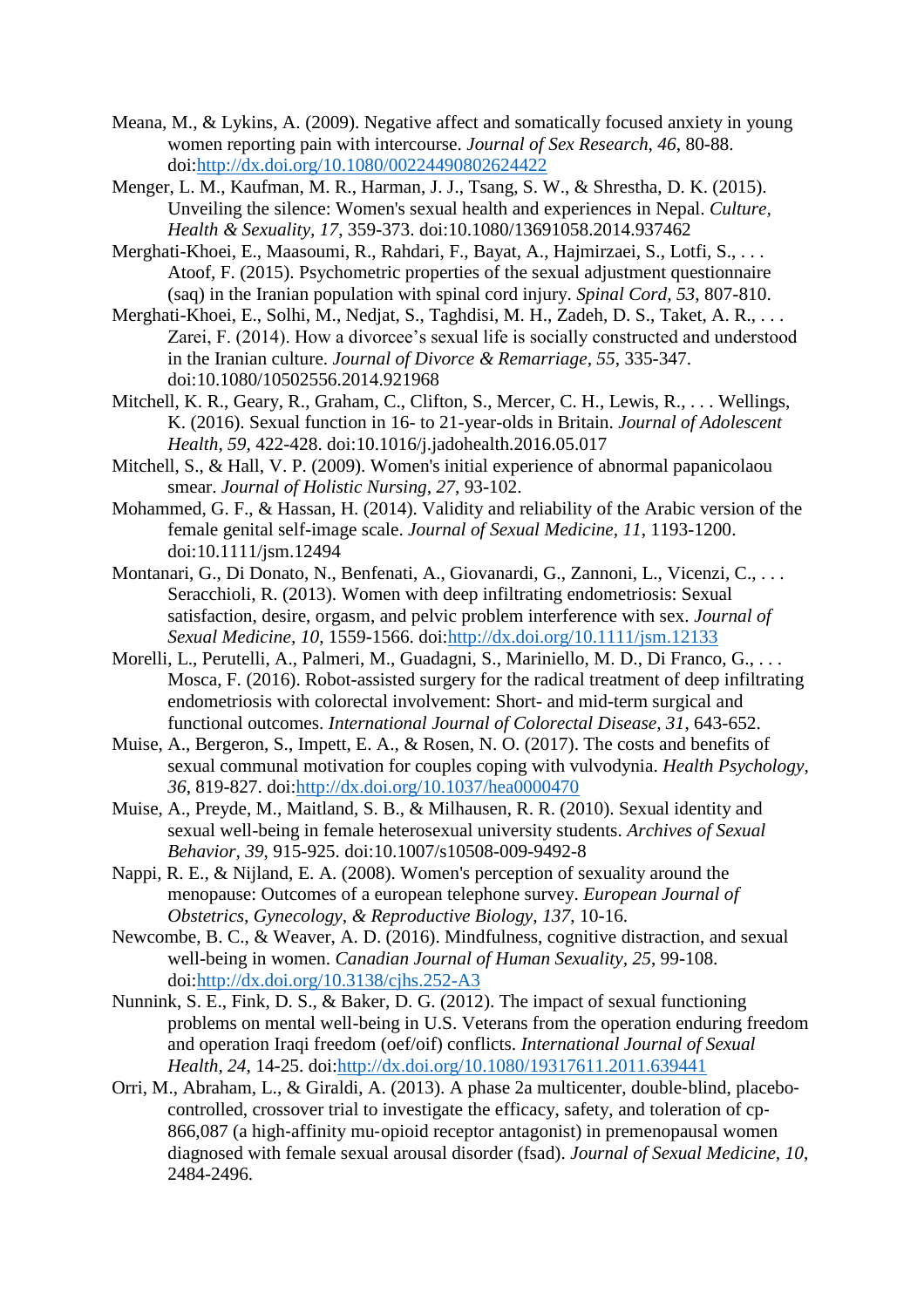- Parish, W. L., Laumann, E. O., Pan, S., & Hao, Y. (2007). Sexual dysfunctions in urban China: A population-based national survey of men and women. *Journal of Sexual Medicine, 4*, 1559-1574. doi[:http://dx.doi.org/10.1111/j.1743-6109.2007.00596.x](http://dx.doi.org/10.1111/j.1743-6109.2007.00596.x)
- Parish, W. L., Luo, Y., Laumann, E. O., Kew, M., & Yu, Z. (2007). Unwanted sexual activity among married women in urban China. *Journal of Sex Research, 44*, 158-171. doi:10.1080/00224490701263751
- Parish, W. L., Luo, Y., Stolzenberg, R., Laumann, E. O., Farrer, G., & Pan, S. (2007). Sexual practices and sexual satisfaction: A population based study of Chinese urban adults. *Archives of Sexual Behavior, 36*, 5-20.
- Pastor, Z., Fronek, J., Novackova, M., & Chmel, R. (2017). Sexual life of women with mayer-rokitansky-kuster-hauser syndrome after laparoscopic vecchietti vaginoplasty. *Sex Med, 5*, e106-e113. doi:10.1016/j.esxm.2016.12.003
- Pauleta, J. R., Pereira, N. M., & Graça, L. M. (2010). Sexuality during pregnancy. *Journal of Sexual Medicine, 7*, 136-142. doi[:http://dx.doi.org/10.1111/j.1743-6109.2009.01538.x](http://dx.doi.org/10.1111/j.1743-6109.2009.01538.x)
- Pazmany, E., Bergeron, S., Verhaeghe, J., Van Oudenhove, L., & Enzlin, P. (2014). Sexual communication, dyadic adjustment, and psychosexual well-being in premenopausal women with self-reported dyspareunia and their partners: A controlled study. *Journal of Sexual Medicine, 11*, 1786-1797.
- Pearlman-Avnion, S., Cohen, N., & Eldan, A. (2017). Sexual well-being and quality of life among high-functioning adults with autism. *Sexuality and Disability, 35*, 279-293. doi:10.1007/s11195-017-9490-z
- Pérez, G. M., Mubanga, M., Aznar, C. T., & Bagnol, B. (2015). Zambian women in south africa: Insights into health experiences of labia elongation. *Journal of Sex Research, 52*, 857-867. doi:10.1080/00224499.2014.1003027
- Phong, V. H. (2008). Male sexual health concerns in Muong Khen, Vietnam. *Culture, Health & Sexuality, 10*, S139-S150. doi[:http://dx.doi.org/10.1080/13691050701819155](http://dx.doi.org/10.1080/13691050701819155)
- Plotti, F., Sansone, M., Di Donato, V., Antonelli, E., Altavilla, T., Angioli, R., & Panici, P. B. (2011). Quality of life and sexual function after type c2/type iii radical hysterectomy for locally advanced cervical cancer: A prospective study. *Journal of Sexual Medicine, 8*, 894-904. doi[:http://dx.doi.org/10.1111/j.1743-6109.2010.02133.x](http://dx.doi.org/10.1111/j.1743-6109.2010.02133.x)
- Prague, J. K., Roberts, R. E., Comninos, A. N., Clarke, S., Jayasena, C. N., Nash, Z., . . . Dhillo, W. S. (2017). Neurokinin 3 receptor antagonism as a novel treatment for menopausal hot flushes: A phase 2, randomised, double-blind, placebo-controlled trial. *Lancet, 389*, 1809-1820. doi:10.1016/S0140-6736(17)30823-1
- Riggio, H. R., Galaz, B., Garcia, A. L., & Matthies, B. K. (2014). Contraceptive attitudes and sexual self-esteem among young adults: Communication and quality of relationships with mothers. *International Journal of Sexual Health, 26*, 268-281. doi[:http://dx.doi.org/10.1080/19317611.2014.885924](http://dx.doi.org/10.1080/19317611.2014.885924)
- Rosen, N. O., Bergeron, S., Glowacka, M., Delisle, I., & Baxter, M. L. (2012). Harmful or helpful: Perceived solicitous and facilitative partner responses are differentially associated with pain and sexual satisfaction in women with provoked vestibulodynia. *Journal of Sexual Medicine, 9*, 2351-2360. doi[:http://dx.doi.org/10.1111/j.1743-](http://dx.doi.org/10.1111/j.1743-6109.2012.02851.x) [6109.2012.02851.x](http://dx.doi.org/10.1111/j.1743-6109.2012.02851.x)
- Rosen, N. O., Dewitte, M., Merwin, K., & Bergeron, S. (2017). Interpersonal goals and wellbeing in couples coping with genito-pelvic pain. *Archives of Sexual Behavior, 46*, 2007-2019. doi[:http://dx.doi.org/10.1007/s10508-016-0877-1](http://dx.doi.org/10.1007/s10508-016-0877-1)
- Rosen, N. O., Muise, A., Bergeron, S., Impett, E. A., & Boudreau, G. K. (2015). Approach and avoidance sexual goals in couples with provoked vestibulodynia: Associations with sexual, relational, and psychological well‐being. *Journal of Sexual Medicine, 12*, 1781-1790. doi[:http://dx.doi.org/10.1111/jsm.12948](http://dx.doi.org/10.1111/jsm.12948)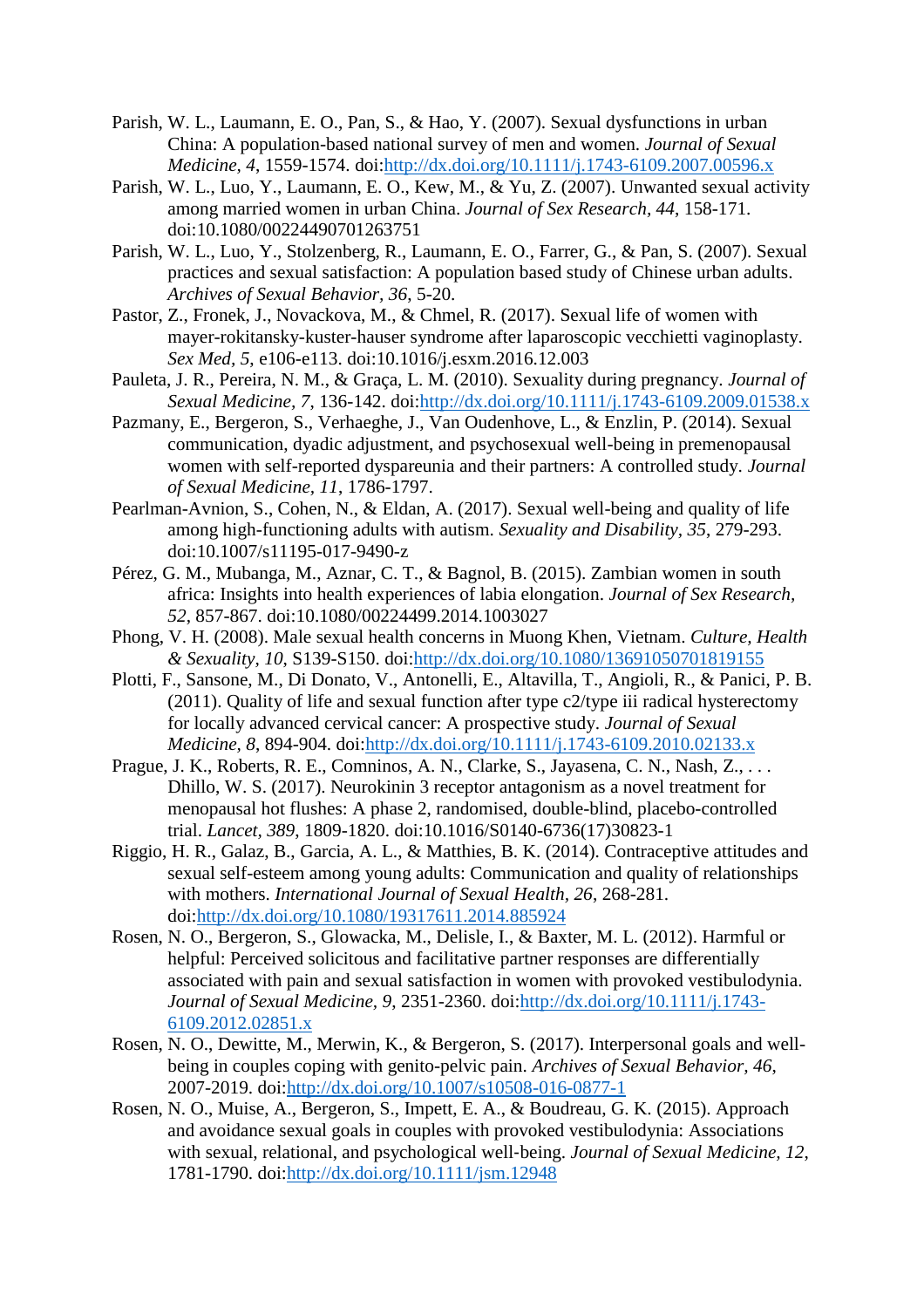- Rosen, N. O., Sadikaj, G., Delisle, I., Bergeron, S., Glowacka, M., & Baxter, M.-L. (2014). Impact of male partner responses on sexual function in women with vulvodynia and their partners: A dyadic daily experience study. *Health Psychology, 38*, 823-831. doi:10.1037/a0034550
- Sale, P., Mazzarella, F., Pagliacci, M. C., Agosti, M., Felzani, G., & Franceschini, M. (2012). Predictors of changes in sentimental and sexual life after traumatic spinal cord injury. *Archives of Physical Medicine & Rehabilitation, 93*, 1944-1949. doi:10.1016/j.apmr.2012.03.023
- Sangi-Haghpeykar, H., Ambani, D. S., & Carson, S. A. (2009). Stress, workload, sexual wellbeing and quality of life among physician residents in training. *International Journal of Clinical Practice, 63*, 462-467.
- Schick, V. R., Calabrese, S. K., Rima, B. N., & Zucker, A. N. (2010). Genital appearance dissatisfaction: Implications for women's genital image self-consciousness, sexual esteem, sexual satisfaction, and sexual risk. *Psychology of Women Quarterly, 34*, 394- 404. doi[:http://dx.doi.org/10.1111/j.1471-6402.2010.01584.x](http://dx.doi.org/10.1111/j.1471-6402.2010.01584.x)
- Schick, V. R., Zucker, A. N., & Bay-Cheng, L. Y. (2008). Safer, better sex through feminism: The role of feminist ideology in women's sexual well-being. *Psychology of Women Quarterly, 32*, 225-232. doi:10.1111/j.1471-6402.2008.00431.x
- Séguin, L. J., & Milhausen, R. R. (2016). Not all fakes are created equal: Examining the relationships between men's motives for pretending orgasm and levels of sexual desire, and relationship and sexual satisfaction. *Sexual and Relationship Therapy, 31*, 159-175. doi[:http://dx.doi.org/10.1080/14681994.2016.1158803](http://dx.doi.org/10.1080/14681994.2016.1158803)
- Sharp, G., Mattiske, J., & Vale, K. I. (2016). Motivations, expectations, and experiences of labiaplasty: A qualitative study. *Aesthetic Surgery Journal, 36*, 920-928.
- Sigurdardottir, S., Halldorsdottir, S., & Bender, S. S. (2014). Consequences of childhood sexual abuse for health and well-being: Gender similarities and differences. *Scandinavian Journal of Public Health, 42*, 278-286. doi:10.1177/1403494813514645
- Smith, C. V. (2007). In pursuit of 'good' sex: Self-determination and the sexual experience. *Journal of Social and Personal Relationships, 24*, 69-85. doi[:http://dx.doi.org/10.1177/0265407507072589](http://dx.doi.org/10.1177/0265407507072589)
- Smith, C. V., & Shaffer, M. J. (2013). Gone but not forgotten: Virginity loss and current sexual satisfaction. *Journal of Sex & Marital Therapy, 39*, 96-111.
- Smith, J. F., Breyer, B. N., Eisenberg, M. L., Sharlip, I. D., & Shindel, A. W. (2010). Sexual function and depressive symptoms among male North American medical students. *Journal of Sexual Medicine, 7*, 3909-3917. doi[:http://dx.doi.org/10.1111/j.1743-](http://dx.doi.org/10.1111/j.1743-6109.2010.02033.x) [6109.2010.02033.x](http://dx.doi.org/10.1111/j.1743-6109.2010.02033.x)
- Smylie, L., Clarke, B., Doherty, M., Gahagan, J., Numer, M., Otis, J., . . . Soon, C. (2013). The development and validation of sexual health indicators of Canadians aged 16-24 years. *Public health reports, 128*, 53-61. doi:10.1177/00333549131282S106
- Stephenson, K. R., & Meston, C. M. (2010). Differentiating components of sexual well-being in women: Are sexual satisfaction and sexual distress independent constructs? *Journal of Sexual Medicine, 7*, 2458-2468. doi[:http://dx.doi.org/10.1111/j.1743-](http://dx.doi.org/10.1111/j.1743-6109.2010.01836.x) [6109.2010.01836.x](http://dx.doi.org/10.1111/j.1743-6109.2010.01836.x)
- Stephenson, K. R., & Meston, C. M. (2015). The conditional importance of sex: Exploring the association between sexual well-being and life satisfaction. *Journal of Sex & Marital Therapy, 41*, 25-38. doi:10.1080/0092623X.2013.811450
- Stephenson, K. R., & Meston, C. M. (2016). Heterosexual women's causal attributions regarding impairment in sexual function: Factor structure and associations with wellbeing. *Archives of Sexual Behavior, 45*, 1989-2001. doi[:http://dx.doi.org/10.1007/s10508-016-0741-3](http://dx.doi.org/10.1007/s10508-016-0741-3)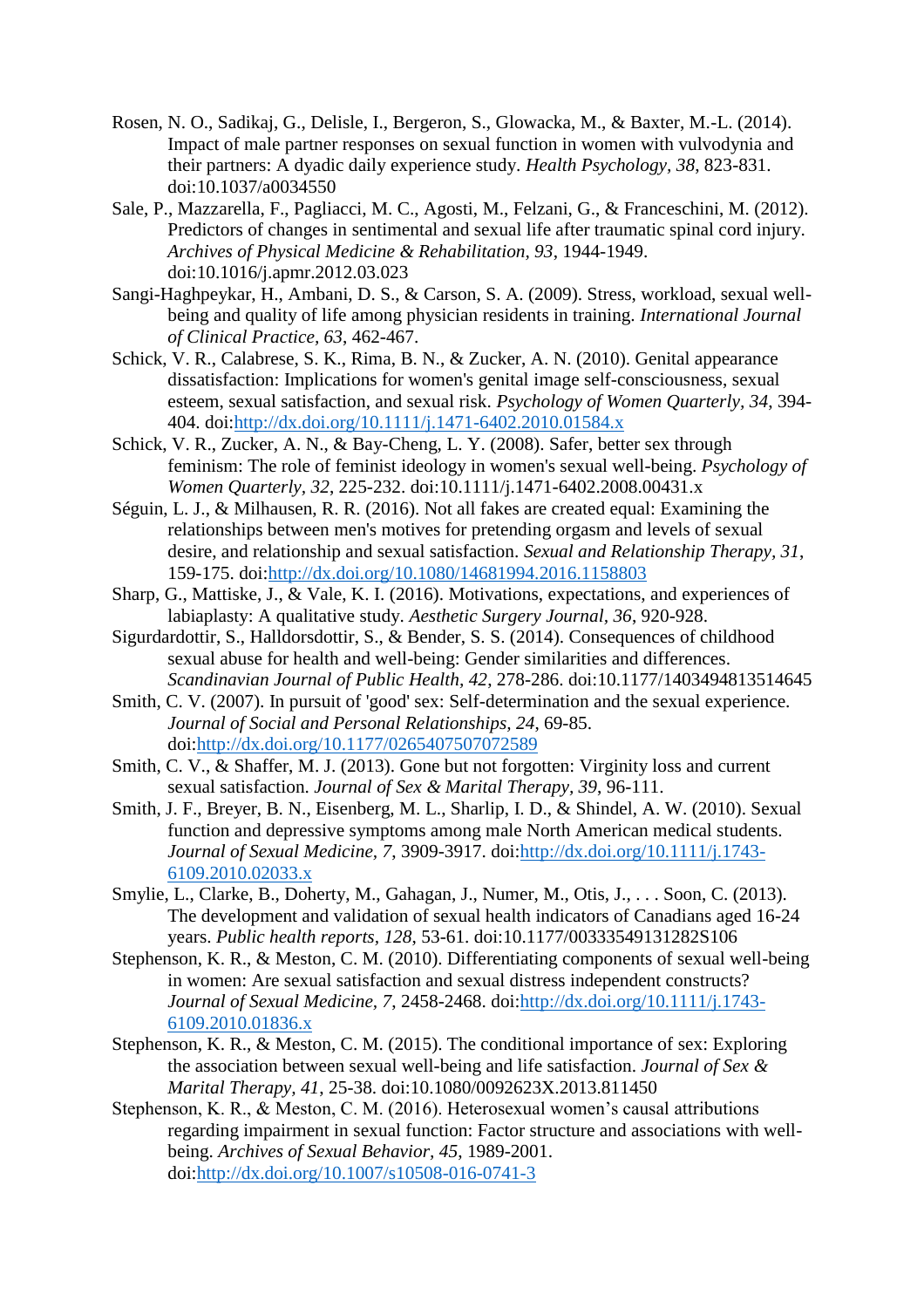- Stephenson, K. R., Pulverman, C. S., & Meston, C. M. (2014). Assessing the association between childhood sexual abuse and adult sexual experiences in women with sexual difficulties. *Journal of Traumatic Stress, 27*, 274-282.
- Stewart, D. N., & Szymanski, D. M. (2012). Young adult women's reports of their male romantic partner's pornography use as a correlate of their self-esteem, relationship quality, and sexual satisfaction. *Sex Roles, 67*, 257-271. doi[:http://dx.doi.org/10.1007/s11199-012-0164-0](http://dx.doi.org/10.1007/s11199-012-0164-0)
- Stulhofer, A., Bergeron, S., & Jurin, T. (2016). Is high sexual desire a risk for women's relationship and sexual well-being? *Journal of Sex Research, 53*, 882-891.
- Stulhofer, A., Kuljanic, K., & Buzina, D. S. (2011). Sexual health difficulties in a populationbased sample of Croatian women aged 18-35 and the effects of the dual (career and motherhood) role. *Journal of Sexual Medicine, 8*, 1314-1321.
- Sugrue, R., MacGregor, G., Sugrue, M., Curran, S., & Murphy, L. (2013). An evaluation of patient reported outcomes following breast reconstruction utilizing breast q. *Breast, 22*, 158-161.
- Terrier, J. É., Courtois, F., Ruffion, A., & Journel, N. M. (2014). Surgical outcomes and patients' satisfaction with suprapubic phalloplasty. *Journal of Sexual Medicine, 11*, 288-298. doi[:http://dx.doi.org/10.1111/jsm.12297](http://dx.doi.org/10.1111/jsm.12297)
- Tian, J. (2013). Sexual well-being of cervical cancer survivors under 50 years old and the factors affecting their libido. *Gynecologic & Obstetric Investigation, 76*, 177-181.
- Tommola, P., Unkila-Kallio, L., & Paavonen, J. (2012). Long-term well-being after surgical or conservative treatment of severe vulvar vestibulitis. *Acta obstetricia et gynecologica Scandinavica, 91*, 1086-1093.
- Tungmunsakulchai, R., Chaikittisilpa, S., Snabboon, T., Panyakhamlerd, K., Jaisamrarn, U., & Taechakraichana, N. (2015). Effectiveness of a low dose testosterone undecanoate to improve sexual function in postmenopausal women. *BMC Women's Health, 15*, 1- 6. doi:10.1186/s12905-015-0270-6
- Uziel, N., Bronner, G., Elran, E., & Eli, I. (2012). Sexual correlates of gagging and dental anxiety. *Community Dental Health, 29*, 243-247. doi:10.1922/CDH\_2808Uzie105
- van den Hondel, D., Sloots, C. E. J., Bolt, J. M., Wijnen, R. M. H., de Blaauw, I., & Ijsselstijn, H. (2015). Psychosexual well‐being after childhood surgery for anorectal malformation or hirschsprung's disease. *Journal of Sexual Medicine, 12*, 1616-1625. doi[:http://dx.doi.org/10.1111/jsm.12886](http://dx.doi.org/10.1111/jsm.12886)
- Vannier, S. A., Rosen, N. O., Mackinnon, S. P., & Bergeron, S. (2017). Maintaining affection despite pain: Daily associations between physical affection and sexual and relationship well-being in women with genito-pelvic pain. *Archives of Sexual Behavior, 46*, 2021-2031. doi[:http://dx.doi.org/10.1007/s10508-016-0820-5](http://dx.doi.org/10.1007/s10508-016-0820-5)
- Vigl, M., Hager, A., Bauer, U., Niggemeyer, E., Wittstock, B., Köhn, F. M., . . . Kaemmerer, H. (2009). Sexuality and subjective wellbeing in male patients with congenital heart disease. *Heart, 95*, 1179-1183. doi:10.1136/hrt.2008.156695
- Vital, M., de Visme, S., Hanf, M., Philippe, H. J., Winer, N., & Wylomanski, S. (2016). Using the female sexual function index (fsfi) to evaluate sexual function in women with genital mutilation undergoing surgical reconstruction: A pilot prospective study. *Eur J Obstet Gynecol Reprod Biol, 202*, 71-74. doi:10.1016/j.ejogrb.2016.04.029
- Voogt, M. J., De Vries, J., Fonteijn, W., Lohle, P. N., & Boekkooi, P. F. (2009). Sexual functioning and psychological well-being after uterine artery embolization in women with symptomatic uterine fibroids. *Fertility & Sterility, 92*, 756-761.
- Vu, M. M., De Oliveira, G. S., Jr., Mayer, K. E., Blough, J. T., & Kim, J. Y. (2015). A prospective study assessing complication rates and patient-reported outcomes in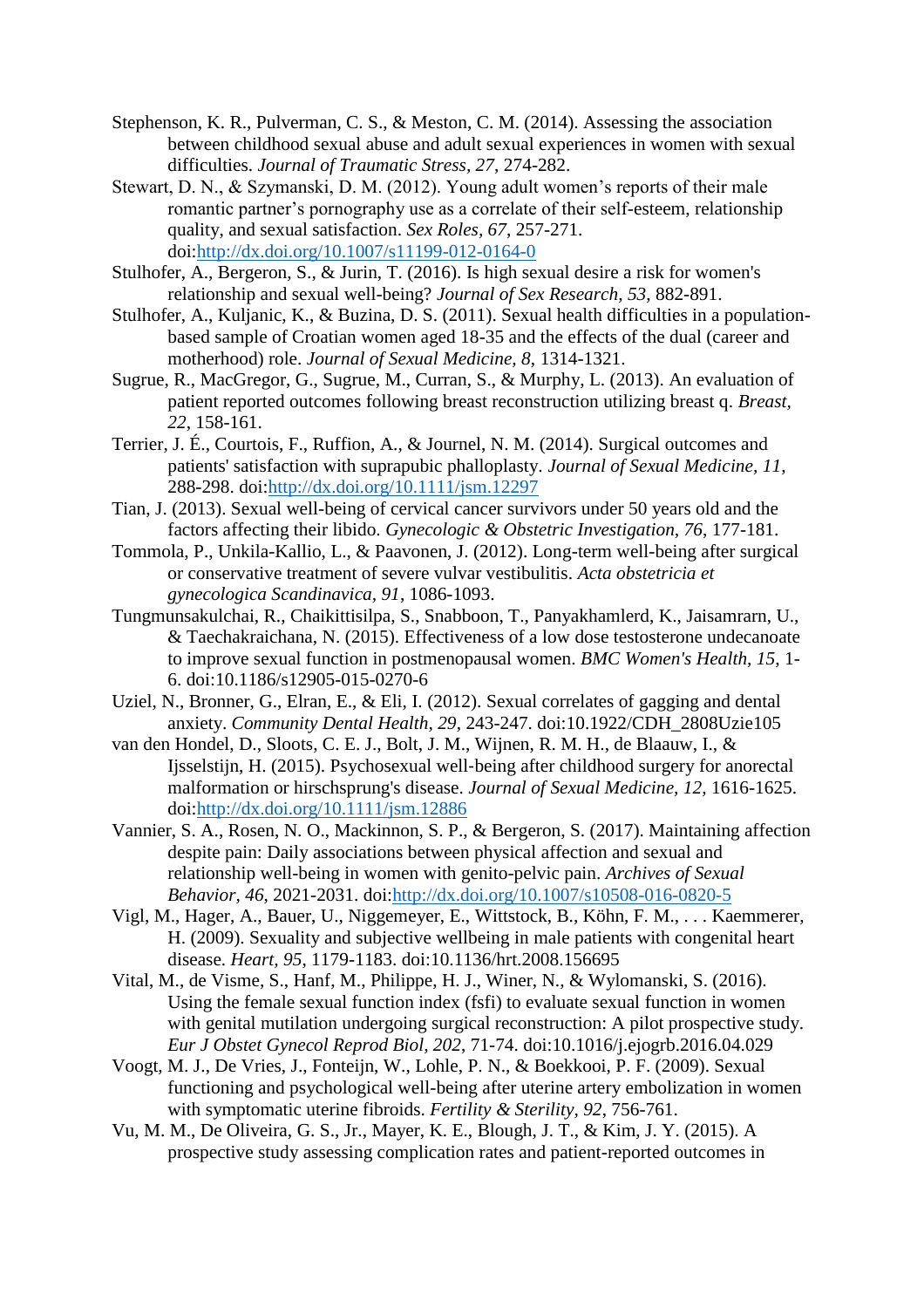breast reconstructions using a novel, deep dermal human acellular dermal matrix. *Plast Reconstr Surg Glob Open, 3*, e585. doi:10.1097/gox.0000000000000574

- Wang, F., Chen, F., Huo, X., Xu, R., Wu, L., Wang, J., & Lu, C. (2013). A neglected issue on sexual well-being following breast cancer diagnosis and treatment among Chinese women. *PLoS ONE [Electronic Resource], 8*, e74473.
- Westheide, J., Cvetanovska, G., Albrecht, C., Bliesener, N., Cooper-Mahkorn, D., Creutz, C., . . . Kühn, K.-U. (2008). Prolactin, subjective well-being and sexual dysfunction: An open label observational study comparing quetiapine with risperidone. *Journal of Sexual Medicine, 5*, 2816-2826. doi[:http://dx.doi.org/10.1111/j.1743-](http://dx.doi.org/10.1111/j.1743-6109.2008.00859.x) [6109.2008.00859.x](http://dx.doi.org/10.1111/j.1743-6109.2008.00859.x)
- Weyers, S., Elaut, E., De Sutter, P., Gerris, J., T'Sjoen, G., Heylens, G., . . . Verstraelen, H. (2009). Long-term assessment of the physical, mental, and sexual health among transsexual women. *Journal of Sexual Medicine, 6*, 752-760.
- Williams, V. S. L., Edin, H. M., Hogue, S. L., Fehnel, S. E., & Baldwin, D. S. (2010). Prevalence and impact of antidepressant-associated sexual dysfunction in three European countries: Replication in a cross-sectional patient survey. *Journal of Psychopharmacology, 24*, 489-496. doi[:http://dx.doi.org/10.1177/0269881109102779](http://dx.doi.org/10.1177/0269881109102779)
- Willoughby, B. J., Carroll, J. S., Busby, D. M., & Brown, C. C. (2016). Differences in pornography use among couples: Associations with satisfaction, stability, and relationship processes. *Archives of Sexual Behavior, 45*, 145-158. doi[:http://dx.doi.org/10.1007/s10508-015-0562-9](http://dx.doi.org/10.1007/s10508-015-0562-9)
- Wyatt, G. E., Davhana-Maselesele, M., Zhang, M., Wong, L. H., Nicholson, F., Sarkissian, A. D., . . . Myers, H. F. (2017). A longitudinal study of the aftermath of rape among rural South African women. *Psychological Trauma: Theory, Research, Practice, and Policy, 9*, 309-316. doi:10.1037/tra0000246
- Wylomanski, S., Bouquin, R., Hanf, M., Winer, N., Dreno, B., Rouzier, R., & Quereux, G. (2015). Sexual well-being in patients with vulvar disease: Results from a preliminary prospective matched case-control study. *European Journal of Obstetrics, Gynecology, & Reproductive Biology, 194*, 106-110.
- Yencilek, F., Attar, R., Erol, B., Narin, R., Aydin, H., Karateke, A., & Sarica, K. (2010). Factors affecting sexual function in premenopausal age women with type 2 diabetes: A comprehensive study. *Fertility & Sterility, 94*, 1840-1843.
- Zarei, F., Khoei, E. M., Taket, A. R., Rahmani, A., & Smith, T. G. (2013). How does divorce affect Iranian women's sexual well-being? *Journal of Divorce & Remarriage, 54*, 381-392. doi:10.1080/10502556.2013.800394
- Zenico, T., Cicero, A. F., Valmorri, L., Mercuriali, M., & Bercovich, E. (2009). Subjective effects of lepidium meyenii (maca) extract on well-being and sexual performances in patients with mild erectile dysfunction: A randomised, double-blind clinical trial. *Andrologia, 41*, 95-99.
- Zhang, H., Fan, S., & Yip, P. S. F. (2015). Sexual dysfunction among reproductive-aged Chinese married women in Hong Kong: Prevalence, risk factors, and associated consequences. *Journal of Sexual Medicine, 12*, 738-745. doi[:http://dx.doi.org/10.1111/jsm.12791](http://dx.doi.org/10.1111/jsm.12791)
- Zhuoran, W., Wanpeng, L., Tao, P., & Coates, R. (2017). Qualitative research on infertile Chinese couples' understanding of sexuality. *Family Practice*. doi:10.1093/fampra/cmx069
- Ziaei, T., Khoei, E. M., Salehi, M., & Farajzadegan, Z. (2013). Psychometric properties of the farsi version of modified multidimensional sexual self-concept questionnaire. *Iran Journal of Nursing and Midwifery Research, 18*, 439-445.